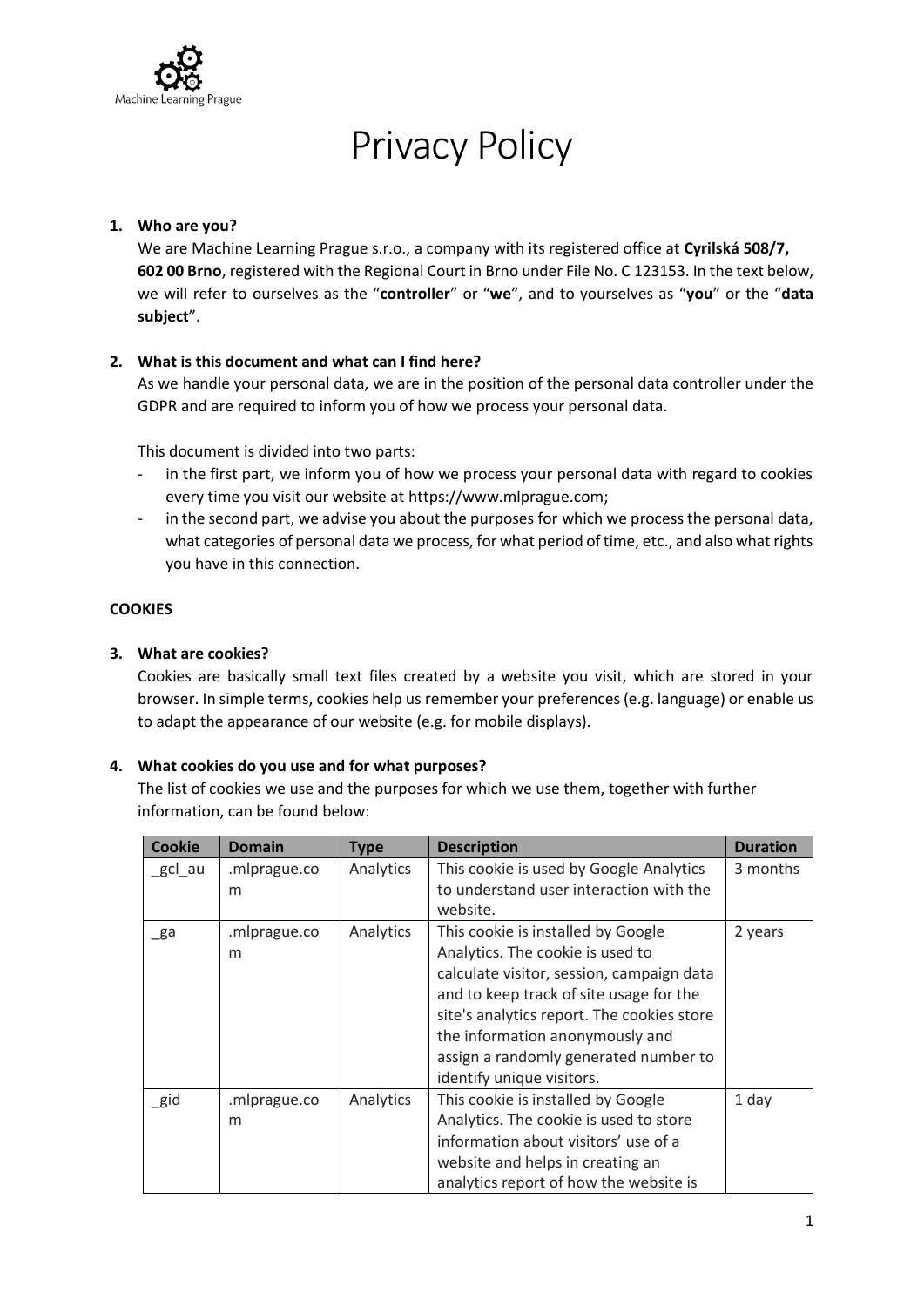

|  | doing. The data collected including the |  |
|--|-----------------------------------------|--|
|  | number visitors, the source where they  |  |
|  | have come from, and the pages visited   |  |
|  | in an anonymous form.                   |  |

#### **5. Can cookies be disabled?**

Yes, you can. You can disable cookies and subsequently delete them in the settings of your web browser. Instructions can be found here:

- **Internet Explorer: <https://support.microsoft.com/cs-cz>**
- **Google Chrome: <https://support.google.com/>**
- **Mozilla Firefox: <https://support.mozilla.org/cs/>**
- **Opera[: https://help.opera.com/cs/latest/](https://help.opera.com/cs/latest/)**
- **Safari: <https://support.apple.com/>**

#### **PERSONAL DATA PROCESSING**

#### **6. What are personal data?**

Personal data are information related to an identified or identifiable person. In brief, personal data include all information about you that you have provided to us or that we have obtained otherwise. We provide the following examples for the purposes of this document:

| <b>Category of personal</b> | <b>Example</b>                                                         |
|-----------------------------|------------------------------------------------------------------------|
| data                        |                                                                        |
| Identification details      | Name, surname, alias, login, etc.                                      |
| Contact details             | Telephone number, e-mail address, Skype name, etc.                     |
| Address details             | Address of the registered office or place of residence                 |
| Payment details             | Account number, etc.                                                   |
| Product details             | Ticket details                                                         |
| Information on              | History of orders or history of delivered products, etc.               |
| mutual co-operation         |                                                                        |
| Contents of                 | Information provided to us by a data subject if the data subject sends |
| communication               | us a message or fills in the contact form                              |

The above categories are only examples; this does not mean that we process all the above personal data on yourselves. Quite the contrary – you will learn what personal data we gather on yourselves in the specific cases described below.

#### **7. On what basis can you process my personal data?**

The conditions under which we may process your personal data are listed directly in the GDPR. We may (and sometimes must) process your personal data on the following grounds:

- you have given your consent to us;
- the processing is necessary for the performance of a contract concluded between you and us or a contract we intend to conclude;
- the processing is necessary for compliance with a legal obligation which applies to us;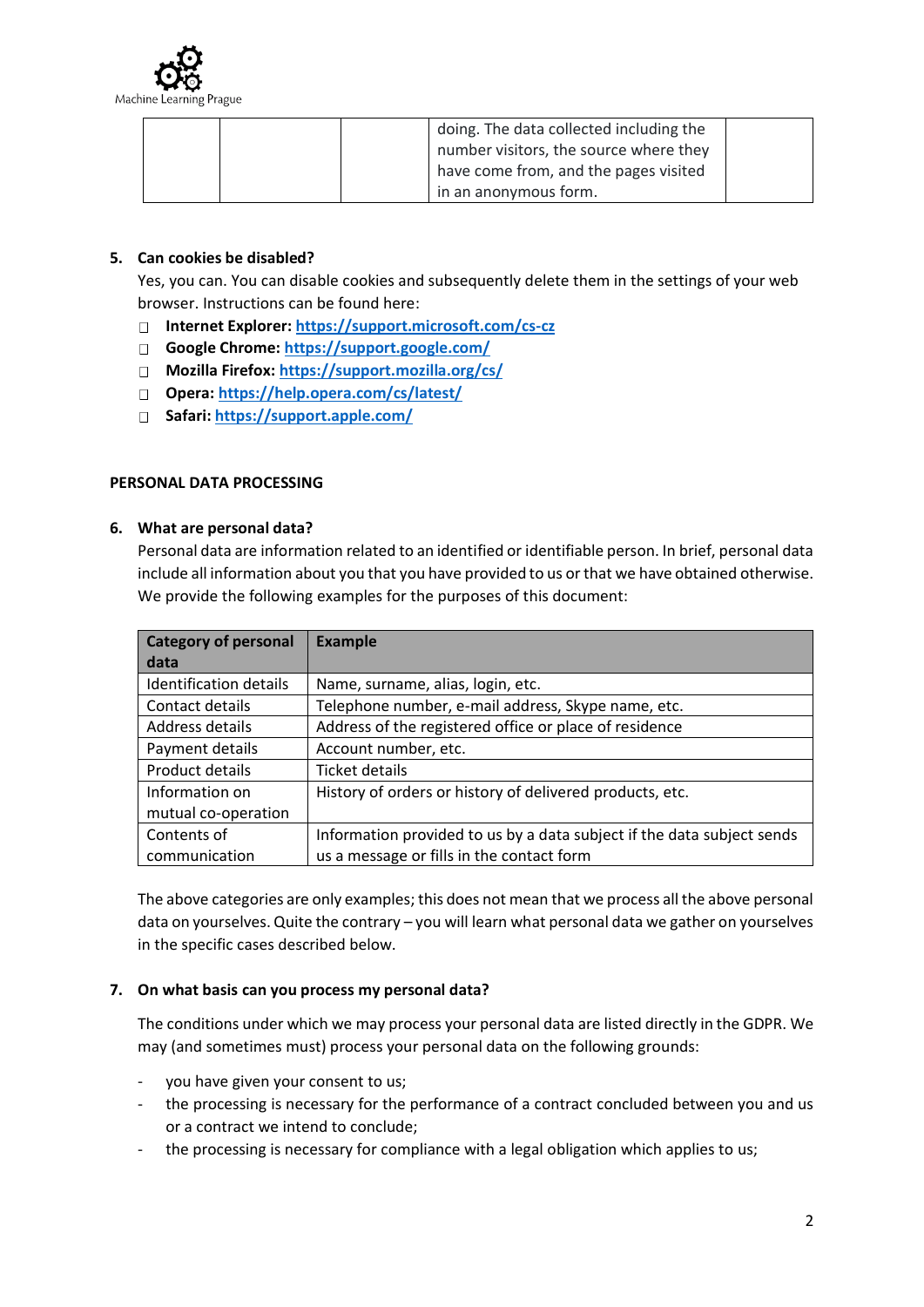

- the processing is necessary in order to protect your vital interests (or those of another natural person);
- the processing is necessary for the performance of a task carried out in the public interest or in the exercise of an official authority vested in us;
- the processing is necessary in view of our legitimate interests or those of a third party.

The legal grounds based on which we process your personal data can be found below, under Question [8.](#page-2-0)

#### <span id="page-2-0"></span>**8. How do you process my personal data, for how long and why?**

We approach personal data processing responsibly and seriously – we therefore want to inform you as clearly as possible for what purpose we process your personal data. It is possible that not all the purposes listed below will apply to you and you thus need not worry if some of the purposes mentioned here appear to make no sense in your case:

#### **If you buy tickets to conference**

| <b>Purpose</b>        | <b>Extent of processing</b> | Legal ground           | <b>Duration of data</b><br>processing |
|-----------------------|-----------------------------|------------------------|---------------------------------------|
| Conclusion and        | Identification details;     | Precondition for the   | During the term of                    |
| performance of a      | Contact details (e-         | performance of a       | mutual co-operation                   |
| contract (conference  | mail address);              | contract               | (contractual                          |
| or workshop),         | Product details;            |                        | relationship) and                     |
| including the related | Payment details;            |                        | then for a period of 3                |
| communication         | Information on              |                        | years after the                       |
| regarding its         | mutual co-operation;        |                        | termination of the                    |
| performance           |                             |                        | co-operation (and                     |
|                       |                             |                        | basic details on this                 |
|                       |                             |                        | relationship for a                    |
|                       |                             |                        | period of 10 years)                   |
| Contacting you with   | Identification details;     | Legitimate interest of | During the term of                    |
| an offer of services  | Contact details (e-         | the controller         | mutual co-operation                   |
| and products,         | mail address);              |                        | (contractual                          |
| including discounts   | Address;                    |                        | relationship) and                     |
|                       | Information on              |                        | then for a period of 3                |
|                       | mutual co-operation;        |                        | years after the                       |
|                       |                             |                        | termination of the                    |
|                       |                             |                        | co-operation                          |

#### **If you contact us**

| <b>Purpose</b>      | <b>Scope of processing</b> | Legal ground           | <b>Duration of data</b> |
|---------------------|----------------------------|------------------------|-------------------------|
|                     |                            |                        | processing              |
| Answering questions | Identification details;    | Legitimate interest of | For a period of one     |
| and mutual          | Contact details (e-        | the controller         | year from answering     |
| communication       | mail address);             |                        | the question, or        |
|                     | Contents of                |                        | within one year of      |
|                     | communication;             |                        | the last                |
|                     |                            |                        | communication           |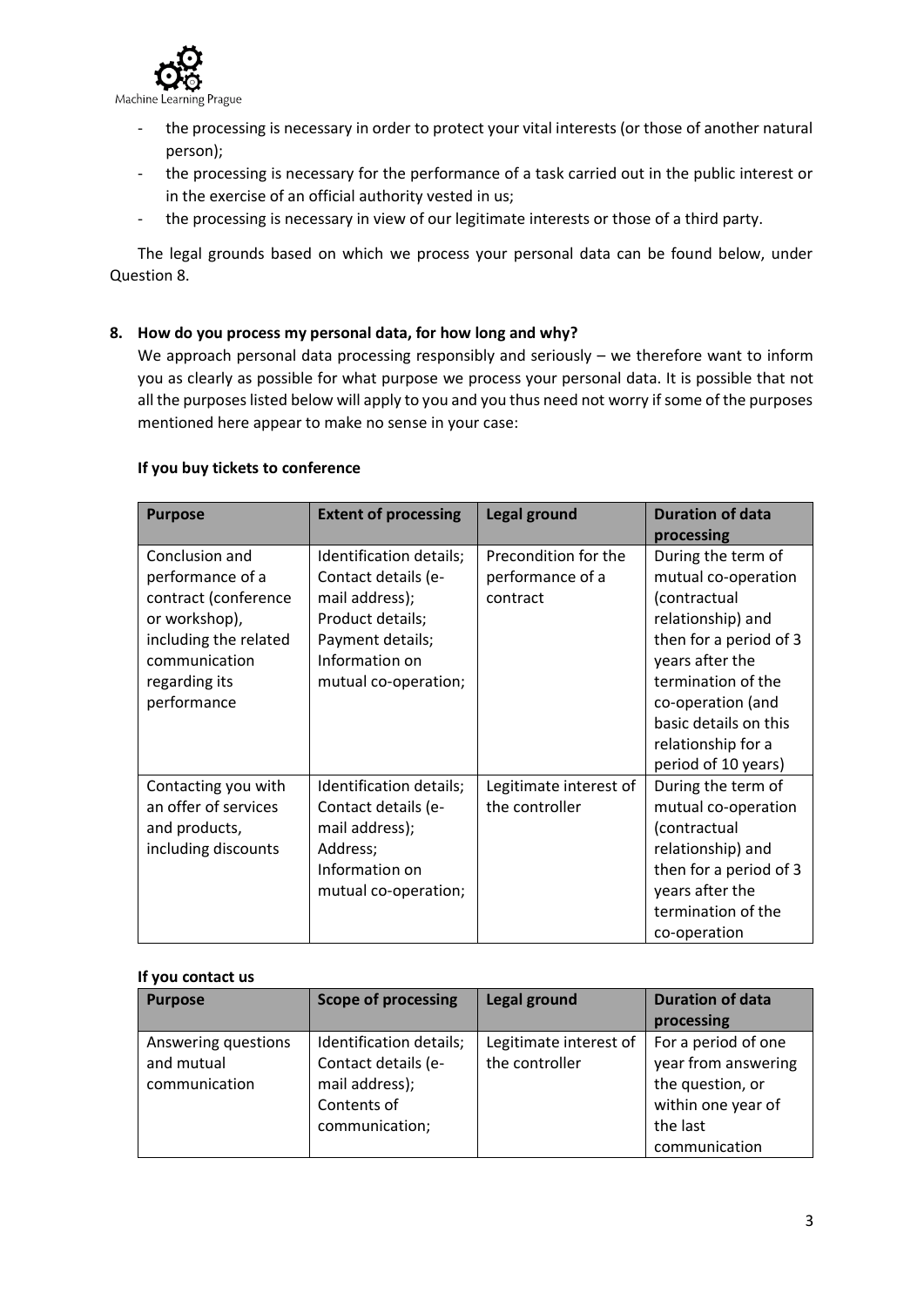

It should be noted that without personal data you provide to us, we are unable to communicate with you regarding your inquiry or to answer your question. If we decide to enter into a contract, we need personal data for its performance.

## **9. Who has access to my personal data?**

We do all we can to protect your personal data. In the vast majority of cases, we (and possibly our employees and persons in a similar position) are the only ones to have access to the data. In some specific cases, we might, however, appoint another person to process personal data for us; in that case, we have concluded the relevant contracts with the processors. In other cases (especially in cases of mediation), we transfer your personal data with your consent to the companies whose products or services we offer to you.

We denote all these persons as recipients and list the categories of recipients below:

| <b>Recipient</b>           | <b>Reason for disclosure</b>                                        |  |
|----------------------------|---------------------------------------------------------------------|--|
| Website<br>operator,       | This person looks after our website and can thus gain random access |  |
| software<br>providers      | to personal data or provide us other software                       |  |
| (analytical software, e-   |                                                                     |  |
| communication<br>mail      |                                                                     |  |
| software,<br>accounting    |                                                                     |  |
| software etc).             |                                                                     |  |
| Volunteers<br>and<br>$CO-$ | These persons help us with the organization of the conference       |  |
| organizers                 |                                                                     |  |
| Legal<br>and<br>tax        | Sometimes, we need legal or tax advisors to look into information   |  |
| (accountant) advisors      | about legal relations between us and you.                           |  |
| Workshop providers         | If you attend workshop, we need to share some basic information     |  |
|                            | with the workshop lecturer                                          |  |

## **10. What rights do I have?**

GDPR naturally provides you with various rights which you can exercise depending on the legal basis for our processing of your personal data. To make things easier for you, we therefore provide the following table, which will help you determine which rights you can exercise and which you cannot (given that not all the legal grounds are relevant, we mention only those which can apply):

| <b>Right to:</b>                          | <b>Consent</b> | Performance of<br>a contract | <b>Compliance</b><br>with a legal<br>obligation | Legitimate<br>interest |
|-------------------------------------------|----------------|------------------------------|-------------------------------------------------|------------------------|
| access                                    | Yes            | Yes                          | Yes                                             | Yes                    |
| rectification                             | Yes            | Yes                          | Yes                                             | Yes                    |
| erasure                                   | <b>Yes</b>     | Yes                          | <b>Yes</b>                                      | Yes                    |
| restriction                               | <b>Yes</b>     | Yes                          | Yes                                             | Yes                    |
| portability                               | <b>Yes</b>     | Yes                          | No                                              | No                     |
| objection to<br>processing                | <b>No</b>      | No                           | No                                              | Yes                    |
| revocation of<br>consent                  | Yes            | <b>No</b>                    | No                                              | No                     |
| lodging a<br>complaint with<br>the Office | Yes            | Yes                          | Yes                                             | Yes                    |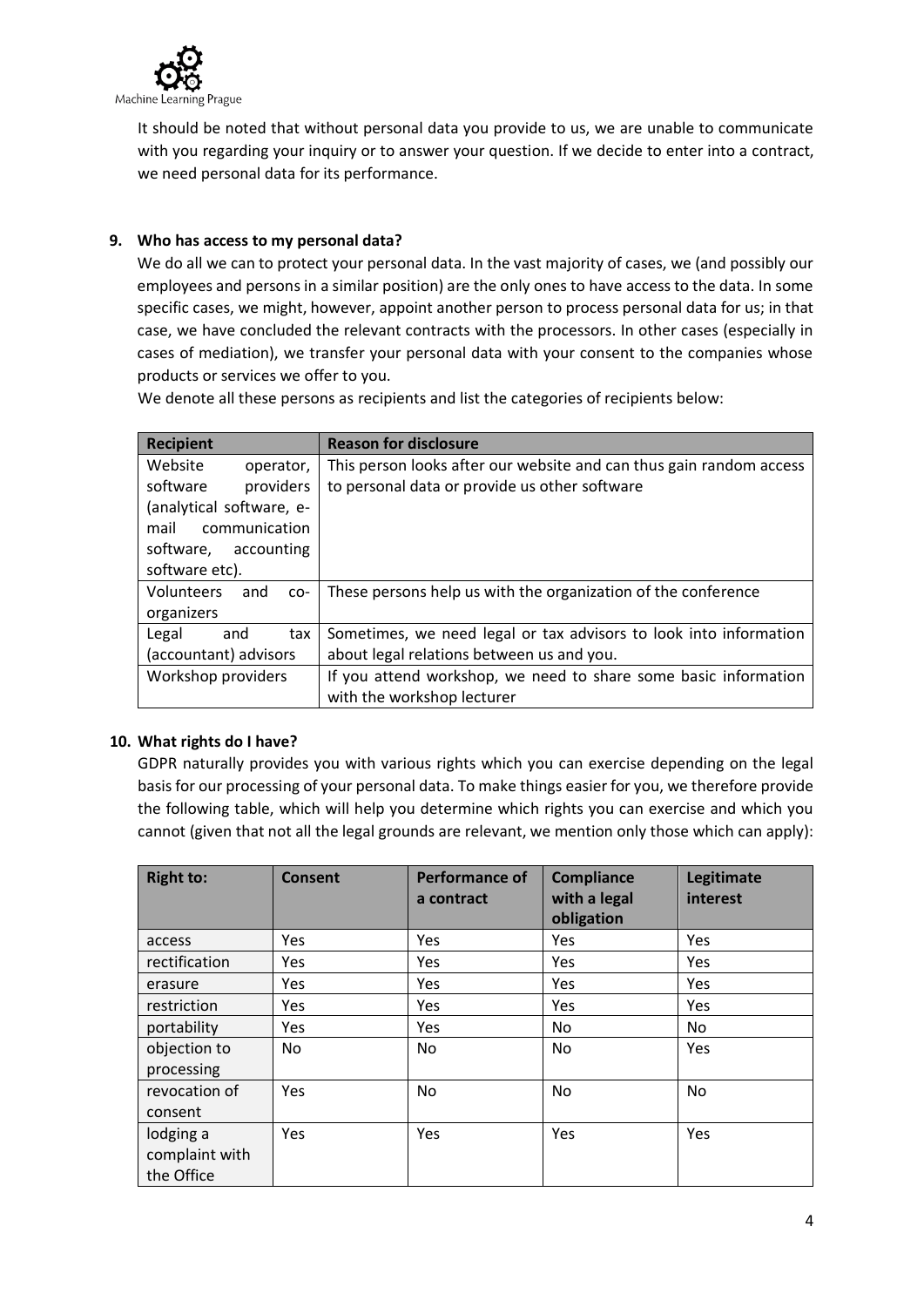

Further conditions regarding when and how you can exercise the given rights can be found in the following part.

## **10.1. Right of access**

You have the right to obtain a confirmation from us as to whether or not we process your personal data. If we process your personal data, you have the right to access the personal data being processed and, at the same time, the right to obtain a copy of such personal data.

## **10.2. Right to rectification**

We strive to process only up-to-date information about you and erase any incorrect information, following their rectification. However, this does not prevent you from asking us to rectify personal data that are no longer up-to-date or are incorrect.

# **10.3. Right to erasure ("right to be forgotten")**

If we no longer require your personal data, we will erase them immediately. However, this in no way affects your right to have your personal data erased (or rendered anonymous) without delay based on any of the following reasons:

- the personal data are no longer required for the above purposes;
- you withdraw your consent to personal data processing;
- you raise an objection regarding a legitimate interest and we come to the conclusion that this legitimate interest does not override your rights (in the case of marketing purposes based on a legitimate interest, we will erase these data immediately);
- the processing has been unlawful;
- we are required to erase the data based on the laws of the Czech Republic or European Union law.

However, this right is not absolute. In some cases, we need not/must not erase your personal data – this is so in the following cases, where processing is necessary:

- for exercising the right of freedom of expression and information;
- for complying with a legal obligation;
- for reasons of a public interest in the area of public health;
- for archiving purposes in the public interest, scientific or historical research purposes or statistical purposes;
- for the establishment, exercise or defence of legal claims.

However, it is quite possible that none of the above cases will become relevant, and so you need not worry that we would not erase your personal data.

## **10.4. Right to restriction of processing**

At the same time, you have the right to claim that we restrict personal data processing in one of the following cases:

you contest the accuracy of your personal data – for a period necessary to verify their accuracy;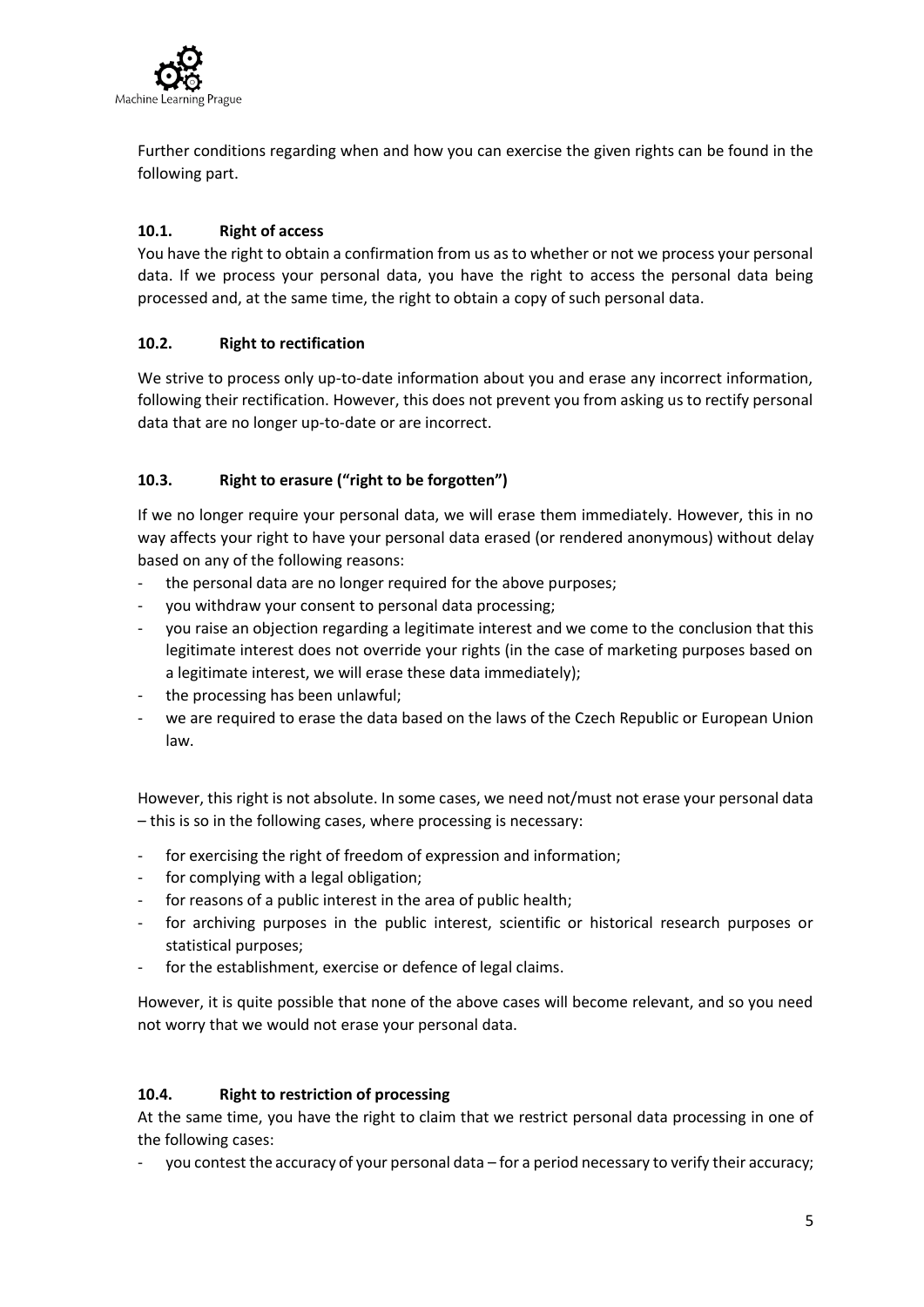

- the processing is unlawful, and you oppose the erasure of the personal data and request the restriction of their use instead;
- we no longer need the personal data for the purposes of the processing, but you require us to store them for the establishment, exercise or defence of legal claims;
- you raise an objection regarding a legitimate interest until the objection is evaluated as to its justification.

## **10.5. Right to portability**

Although this might seem odd at first sight, if we process your personal data by automated means and the processing is based on consent or necessity for the performance of a contract, you have the right to "portability". The right to portability guarantees that we will transmit the data you have provided to us in a commonly used and machine-readable format, either to you or to another data controller identified by you.

## **10.6. Right to object to processing based on a legitimate interest**

If we process your personal data on the basis of a legitimate interest, you have the right to raise a justified objection against such processing. In cases where data are being processed for the purposes of direct marketing, you need not justify your request and we will immediately cease processing your personal data, in line with the GDPR.

In other cases, we have the right to review your objection and assess whether your rights override our legitimate interest.

## **10.7. Right to withdraw consent**

If we process your personal data on the basis of your consent, you naturally have the right to refuse the consent and withdraw it at any time. In that case, we will not continue with the processing and, if the law does not prevent us from doing so, we will erase your personal data.

However, if we simultaneously process your personal data based on some other legal ground, we are not required (and sometimes not even allowed) to erase the personal data.

## **10.8. Right to lodge a complaint with the Office for Personal Data Protection**

If you believe that we are processing your personal data unlawfully, you naturally have the right to lodge a complaint with the supervisory authority, specifically the Office for Personal Data Protection (www.uoou.cz).

## **11. How can I exercise my rights?**

You can exercise your rights easily by sending an e-mail to "info@mlprague.com". Please note that we first have to verify your identity.

## **12. Will you take photographs?**

Probably yes, but not for the purpose of your identification, but only as documentation of the conference (promotional purposes without controlling personal data). Because of that you agree with taking photos of you, which doesn't lead to your identification, for that purposes.

## **13. Do you transfer my personal data outside the EU?**

No.